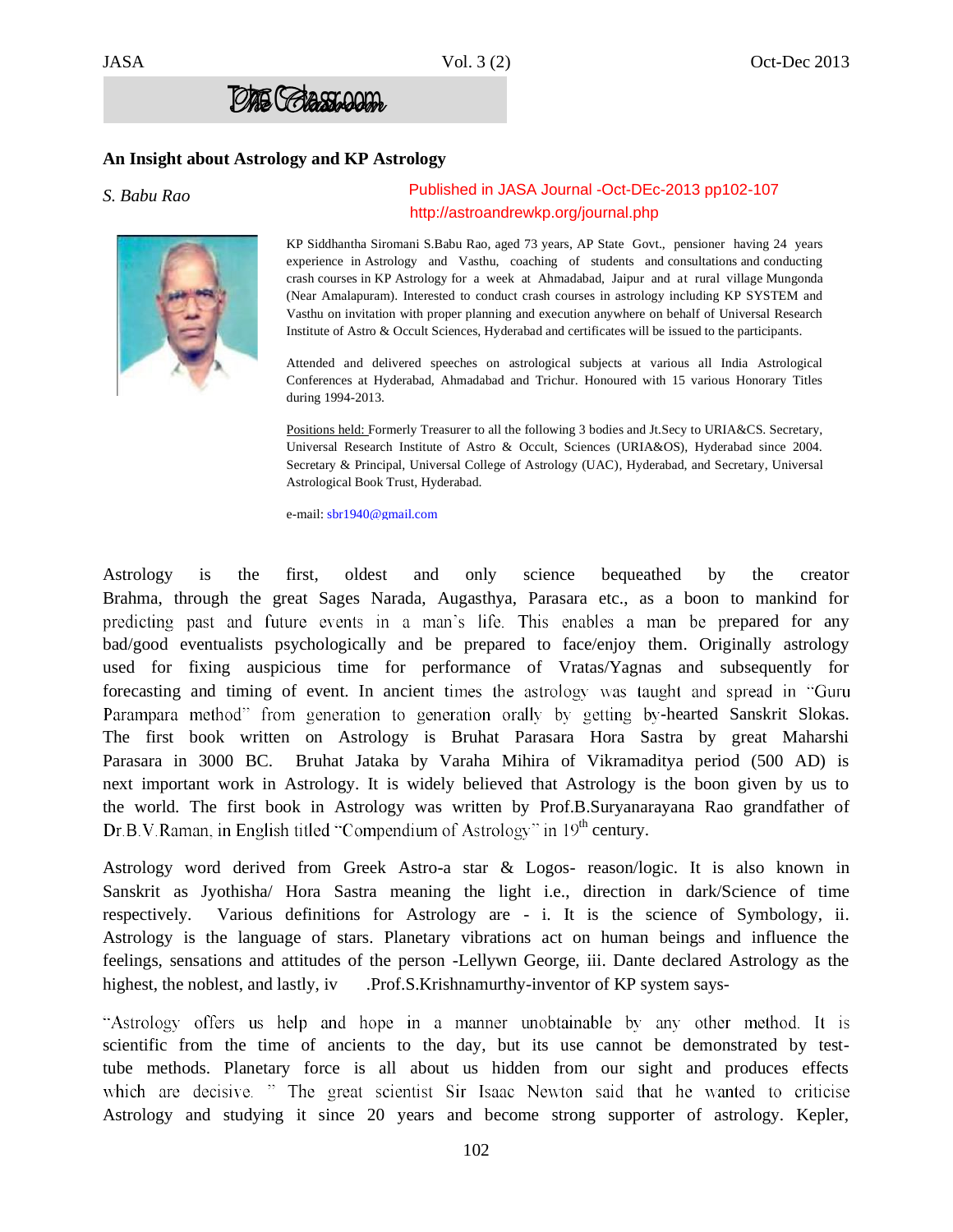Beacon, Pythagoras and Democrats have become Masters in astrology. Astrology has strong bondage with astronomy, a science dealing with the planets movements, velocity, and periodicity, hence it is a science. Further it has connections with Philosophy, logic and psychology sciences.

Lelwyn George says- "Mathematically, astrology is a science, and therefore if you have made no mistake in your horoscopical calculations the results obtained will agree in a very astonishing manner with the facts as you know them." The casting of horoscopes, in India are done with the help of Panchangas and Ephemeris and the latter one is used world-wide for Western Astrology also and presently soft-ware is available for casting instantly. The birth time is most important and utmost accuracy is required for effective predictions. Another important aspect effecting adversely predictions in astrology is Ayanamsa differences between modern astrologers which is effecting and if any concurrence arrived on this vexed subject the astrology gets boost, confidence and encouragement from the public. Further there is no patronage, encouragement and support from the government by aid of funds and including in academic curriculum at the university level. Presently some action is being taken on these lines. In Olden Days the royal patronage, honour and respect for astrology was accorded by the rulers and after our ancestor Indian Sages Chinese, Greeks, Chaldeans and Egyptians patronized and developed. Unless astrological knowledge was possessed one could not become emperor in olden Chinese kingdom.

Whatever method is studied whilst learning astrology the basic characteristics of- Planets (Graha), Rasis and Bhava Tatwas i.e., characteristics, are the same and more control on these knowledge the more effective will be the analysis/predictions of the astrology. There are various systems of Astrology-Parasara (Traditional), Gemini, Tajaka, Nadi (Brughu and Dhruva/Satya), Krishna Murthy Paddhathi (KP System) and Western.

Casting of Horoscope: This is done with the help of Panchanga in olden days and in modern times by Lahiri's Table of Ascendants and Lahiri Ephemeris Parasara charts using are being cast and for KP Chart Raphael Tables of Ascendants, Astrological Tables for all(Ready Reckoner) and KP Ephemeris of the required year are used. However, now a day's various softwares are available for instant casting of horoscopes thus leading to ignorance of knowledge in casting. But its applicability and use is not deniable. The coincidence of Ayanamsa i.e., Precision of equinoxes when Sayana & Nirayana system had the same in the past which is varying to Astrologer to Astrologer, for KP and N.C.Lahiri they are 291 & 285 AD respectively. The value of Ayanamsa variation per year is that of Newcomb i.e., 50.2399475 was considered by Prof. KSK for his KP Chart casting.

In KP Chart Rasi and Bhava are not synonymous as in Parasara. Here Bhava is known as Cusp and it may start anywhere in a rasi and extend to another rasi. At times there will be two or three cusps in a rasi as latitude is nearing  $60^{\circ}$  in that case there will be no cusp in a rasi. The cusp range will not be 30° and it may be approximate or more and no fixed one. Cusp/Bhava in KP means it is the border between two succeeding bhavas, one ending and the next bhava commencing. The system followed in House division is Porphyrys/Sripathy system.

Prof.K.S.Krishna Murthy (KSK) whose full name is Kuthur Subbarayaiyer Krishnamurthi, the inventor/discoverer of this astrological system. It is unique, scientific, part of Vedic astrology and mathematical study and evolution without short cuts; after great and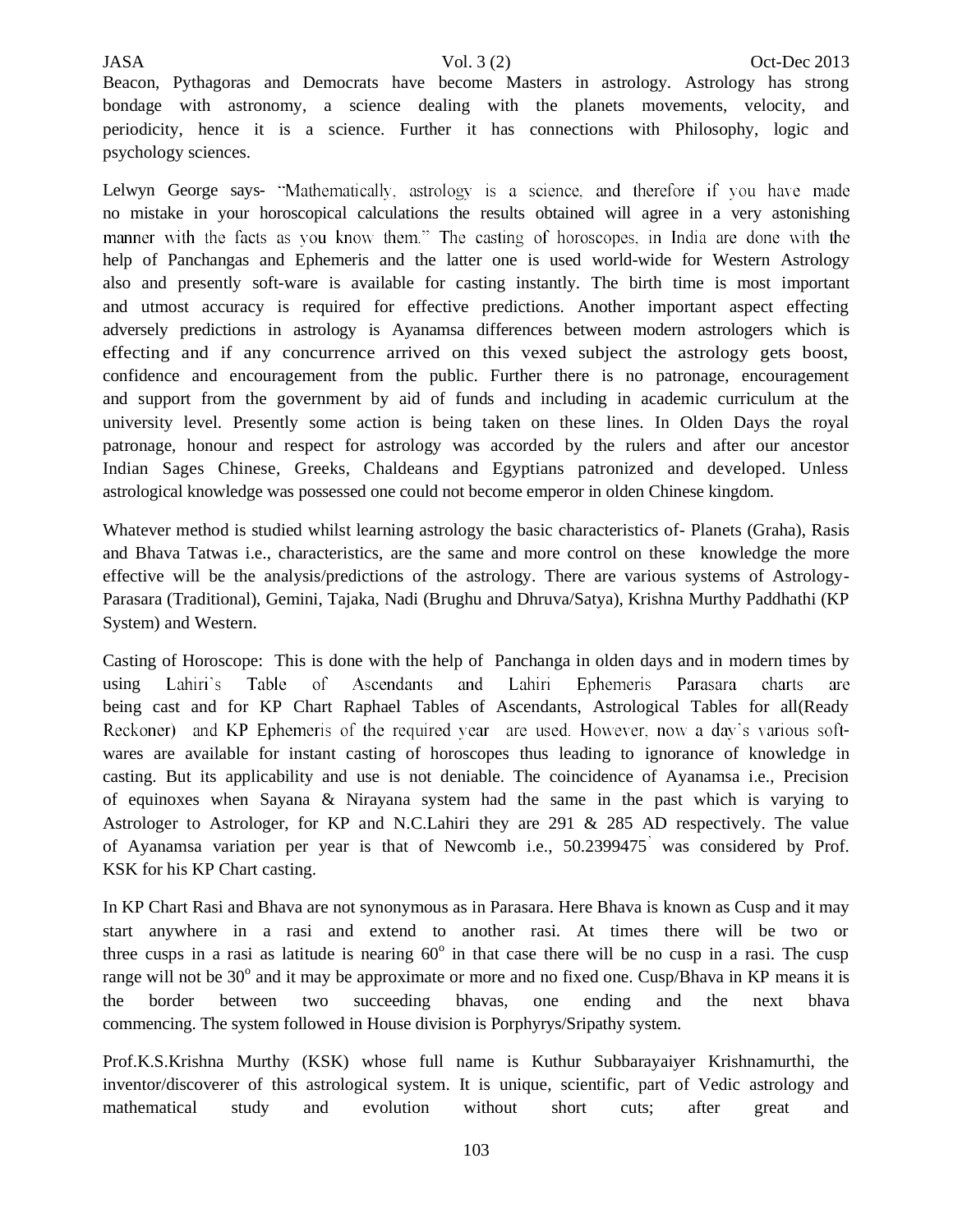considerable period of struggle in modern era and he is known as "Aadhunik Varamihira." The predictions given will be the same for any astrologer with the same horoscope as well timing of the event which is simple, accurate and scientific.

i) History: KSK birth particulars are DOB: Sunday1-11-1908, TOB: 12.11pm and POB:

Thiruvariyaru  $(10^{\circ} \text{ N15}^{\circ}, 79^{\circ}$ of expiry were at 2 am on 30-3-1972. After education from St.Joseph College, Tiruchirapalli entered into service at the King Institute, Guindy, Chennai in Public Health Dept., Tamilnadu on 14-7-1927. He had fascination, dedication eagerness and sincerity for the study of Astrology and studied both Parasara and Western systems from Jul'27 from 1934. He critically analysed for failure of predictions as well as timing of events and caused dissatisfaction on the results of Astrology, during 1934-46. From 1939 with two assistants carried out research and developed the concept of Sub-lord Theory basing on Satya Nadi finally in 1951. He received Uchchistha Maha Ganapathi through Jagadguru and consequently KSK attained his goal. He got great inspiration and urge to teach and propagate KP system to eager students, who need not become professional astrologers for earning sake; till 1961. He retired from service voluntarily on19-9- 1961. From 20-3-1963 Astrology & Athristha, KP Ephemeris for the years 1911-1970 and 6 KP Readers were published and Prof. KSK was awarded 2 titles- a) Jyothish Marthand and b) Sothida Mannan for his astrological yeoman services.

ii) System: KP system invented by KSK is only Parasara modified to the present modern period applying certain aspects of Western Astrology, like- cusps, Fortuna and Western aspects; thereby one could be able to give predictions and timing of event accurately. Apart from taking the Western concepts, as stated above, KSK discovered Sub-lord, Ruling planets, Significators Table, special role to the nodes and Horary No. 1-249 chart for answering the question astrology. There are no sub-divisional charts, including Navamsa and only birth chart is available for analysis purpose and Dasa considered only Vimsothari/Udu of 120 years duration for timing of the event. He took the concept of Dhruva Nadi which was the basis for Meenas-1 & 2 (who developed Stellar Astrology) for evolution of Sub-lord.

a. Dhruva Naadi (Meenas) concept: A zodiac is divided into 12 rasis of 360° and therefore each rasi is 30°, consisting of 9 parts/Padas each part being  $3^{\circ}20^{\circ}$  constituting 21/4 stars in each rasi. Thus a rasi was divided into 2 stars and one pada, as each star has 4 padas. Each star has lord and lord of each star is known as Star Lord. This Predictive Stellar Astrology was developed in 1936, by Late R.Gopala Krishna Rao and NV Raghavachary known as Meena-1&2 respectively. Sri NVR Raja (Meena-2 Jr.), Chairman, JKR Astro Research Foundation, Hyderabad is propagating presently this system. KSK extended this concept to all the 27 stars in the zodiac and each star of  $13^{\circ}20$  divided into 9 parts/division of  $3^{\circ}$ in a star is known as SUB LORD. These 9 parts i.e. Sub lords will be in the order and proportion of Vimsothari Dasa and first part starting with the same lord. Thus in a KP chart we have Cusp/Bhava Lord (i.e., Sign lord where a cusp/Planet), Star lord and Sub lord. Similarly, we have Planet's Sign, Star and Sub lords. Dasa, Bhukthi and Antara lords become Star, Sub and Sub-sub lords.

b. Ruling Planets (RP): Those planets, which are ruling at the time of query and contribute for the fructification of the event, are called Ruling Planets. This is the important extract for horoscopes judgement and they are nine in the descending order (from the powerful to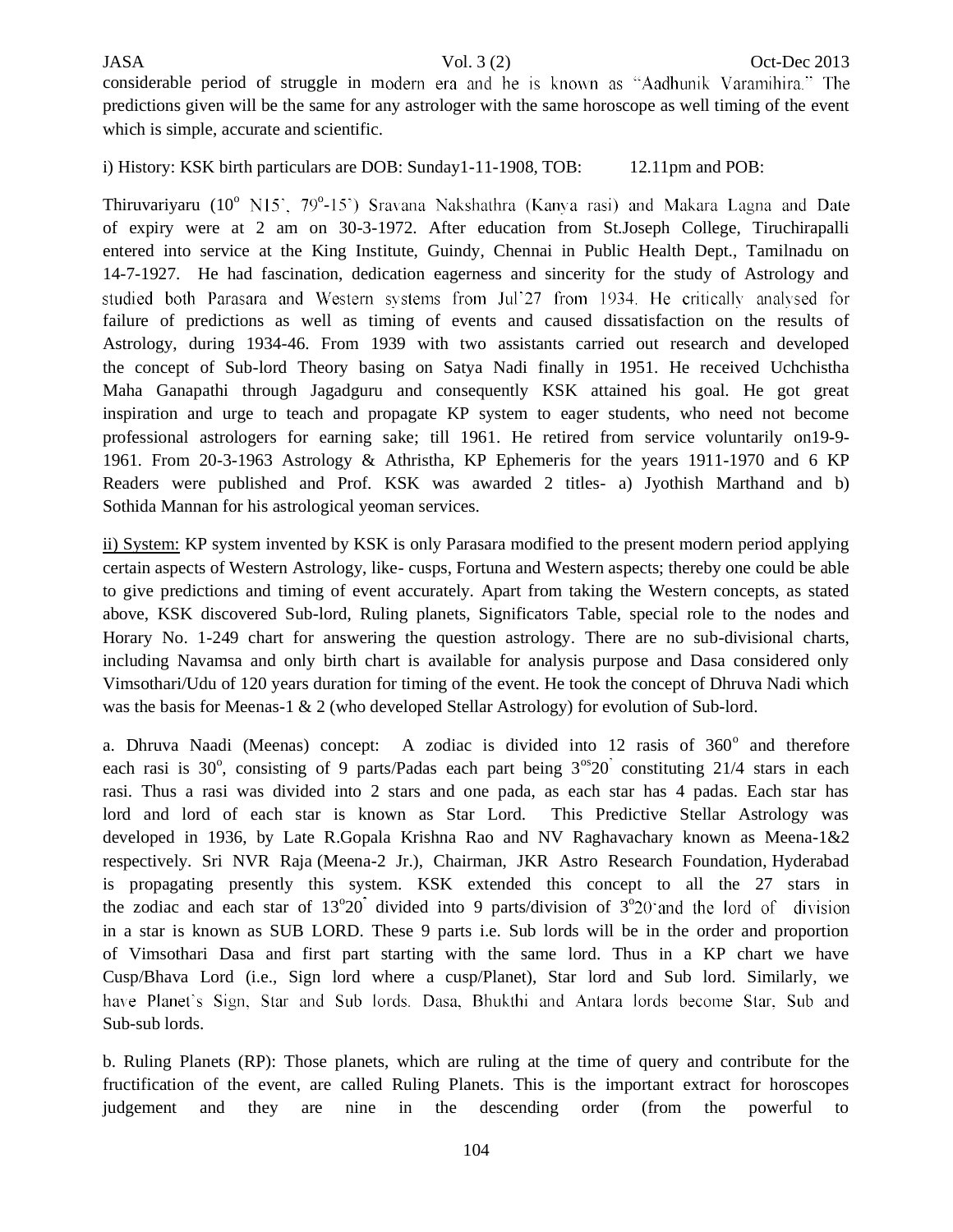the least) - Lagna Sub-lord, Lagna Star lord, Lagna Sign lord; Moon sub-lord; Moon star lord and Moon sign lord and lastly Day Lord. KSK has taken only seven RPs, excluding Lagna & Moon Sub-lords.

Note: 1. If any of the planets which strongly aspects or conjoins the nine ruling planets it can also be included in the RPs.

2. If any of the RPs is retrograde or posited either in the star or sub of a retrograde planet, reject that planet during the period of retrogression and accept the remaining.

RPs Rules are- i. The ruling planets at the time of sitting for judgement are the same to that of the horary time, ii. The RPs at the time of the fructification of the event are the same to that of the birth time/horary time. The presence of RPs is to be same but not the order.

Application of RPs: The RPs have a definite role in i. fructification of event by finding the common planets between the fruitful significators of an event and RPs during their conjoined period.

ii. To verify the correctness of chart by verifying the RPs of a chart with that of arrival time of the consultant.

iii. Rectification of birth time. Of all the methods of rectification of birth time the most important one is -- If anything occurs to a native like Accidents, marriage, first birth of child, death of parents etc., native's lagna's Sign, Star and Sub lords will be the sub lords of the concerned cusps at the time of occurrence.

c. Significators Table: A planet will become significator to a house occupied by its star lord and houses owned by the star lord. The tenant planet is known as significator and indicates such matters depending on the su-portion of the star occupied by the tenant. Significator gives the result of its star lord and so it becomes the indicator of the matters of the house occupied, owned and aspected by it and sub lord decides regarding that matters of the star lord. A planet is said to be a significator of a particular house when it has capability of offering result of that house due to its stellar and positional status which will be low, medium and high category. Significators are the sources for events and used for timing of event. A planet which is placed closer to cusp/Bhava, even if it was behind the cusp and becomes Bhava lord or planet in the constellation of Bhava lord, it will be the significator of the above cusp which is in front of it.

Note: The cuspal S/L of a Bhava itself qualifies as significator of that bhava in the absence of planets in its stars, even if S/L negates the bhava.

The following are the significators of a Bhava in the order of the strength-

i. Planet in the constellation of the occupant of the Bhava (Strongest).

ii. The occupant of the Bhava.

iii. The planet in the constellation of the Bhava Lord. iv. The Bhava Lord.

v. The planets conjoined with the above significators and aspecting the cusp and the planets therein.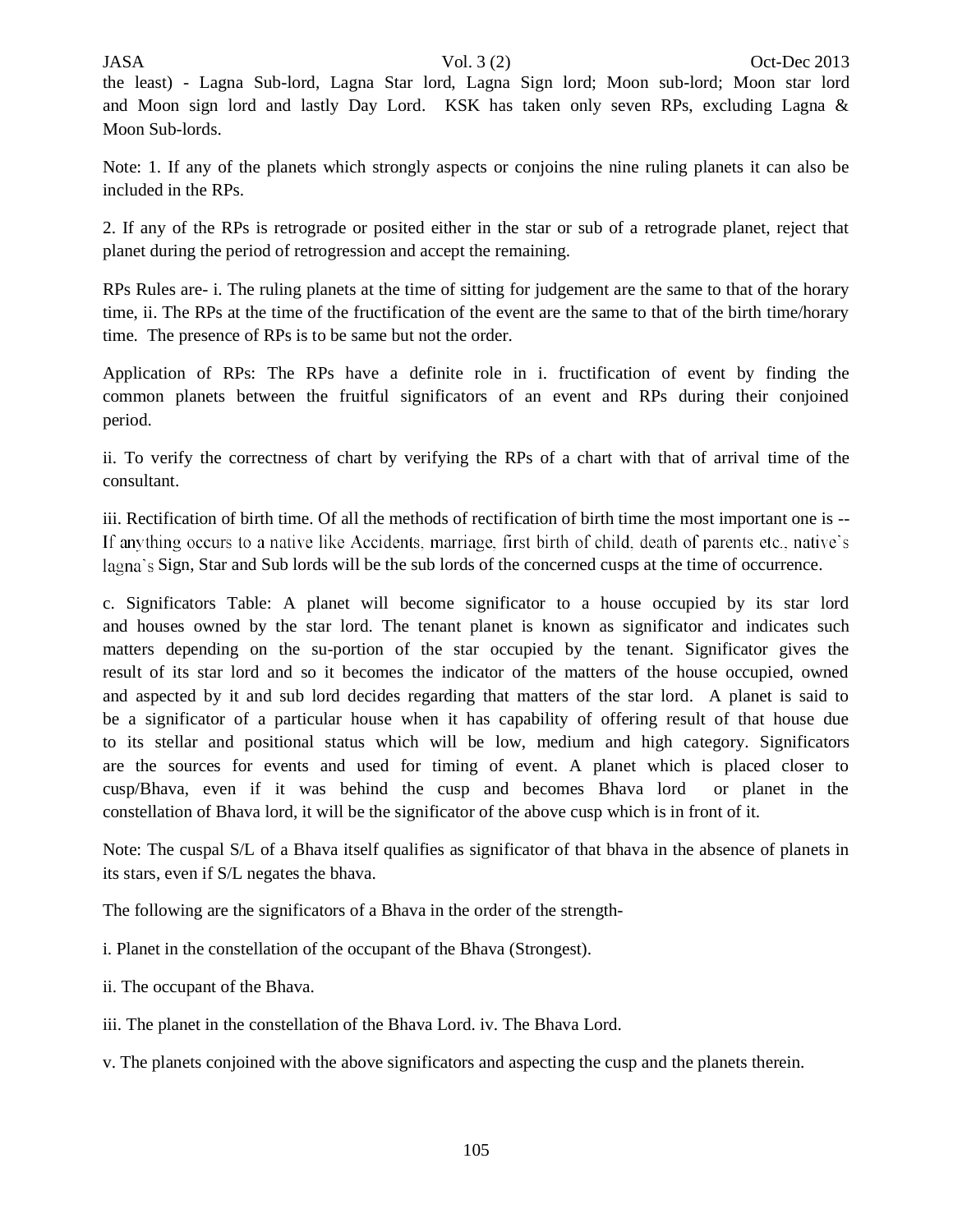# JASA Vol. 3 (2) Oct-Dec 2013

Note: 1. The nodes are to be included as significators if they are conjoined /aspected /tenanted in the house of significators. 2. Where there are 2 or more planets in i to iii above, all the planets share in the fructification of the event according to their strength.

Selection of fruitful significators: The prediction will be accurate basing on the selection of fruitful and rejecting temptor (false) significators. Selection will be made amongst them either on selective basis in the order of strength or by eliminating the tempters/weak significators--

i. If a planet is connected with the concerned Bhavas and becomes significator of the relevant houses and if also posited in the subs of any of the significators of the concerned houses, then the planet gives more dependable results.

ii. If any planet is posited in his own sub it is stronger planet, iii. If S/L is in beneficial aspect with constellation lord.

iv. If S/L of any event is c/w further 2 cusps of the same event success without failure.

v. A significator is weak if it signifies Trik 6/8/12 cusps, their constellation or sub lords as well as Trik houses of the bhava under consideration. It becomes weak if star and sub lords become weak and more so if S/L is also weak.

d. Role of Nodes: Rahu and Ketu, the nodes were allotted special roles in KP system prediction. They are considered as direct and move in opposite direction. Rahu and Ketu represent the planets in the order of priority- the planets that conjoin, aspect, its star and sign lords. In other words, the nodes represent the planets in this order if those planets are not the significators concerned. Similarly, if nodes do not come under the significators, these planets represent Rahu or Ketu accordingly.

e. Aspects and conjunctions: An aspect is the angular distance of celestial longitude between two points in the zodiac, between two planets or one planet and a rasi. Two or more planets in the same rasi are known as conjunction. Aspect and conjunction are more powerful within the orb of  $8^\circ$  and will be from sign to sign. Western aspects were preferred for effective results compared to Parasara aspects by KSK.

iii. Judgement: a. Punarphoo—If in a chart there is a connection between Saturn and Moon for a relevant Bhava then that particular Bhava result will be abnormally delayed with obstructions and frustrations. Saturn will have more adverse effect being the slow moving planet.

b. Improving houses  $-1$ , 2, 3,6,10 & 11 houses are improving houses to the native and the remaining houses are improving houses for  $7<sup>th</sup>$  Bhava/opposite party. The more connections to a particular Bhava with improving houses the more powerful and favourable result for the concerned Bhava.

c. Rules—Bhava/Cusp lord i.e. the sign in which the cusp is placed that sign lord is the source/agent of that Bhava, Cuspal star lord gives the nature of result and Cuspal sub lord gives the result of the house more predominantly and essential for minute prediction.

In Stellar Astrology a planet deposited in a particular star gives the results of the lord of the star and acts as an agent of the star lord. A planet transiting in a sign is the source of the event, the lord of the star in which the planet is transiting signifies the nature of the event according to its nature, occupation and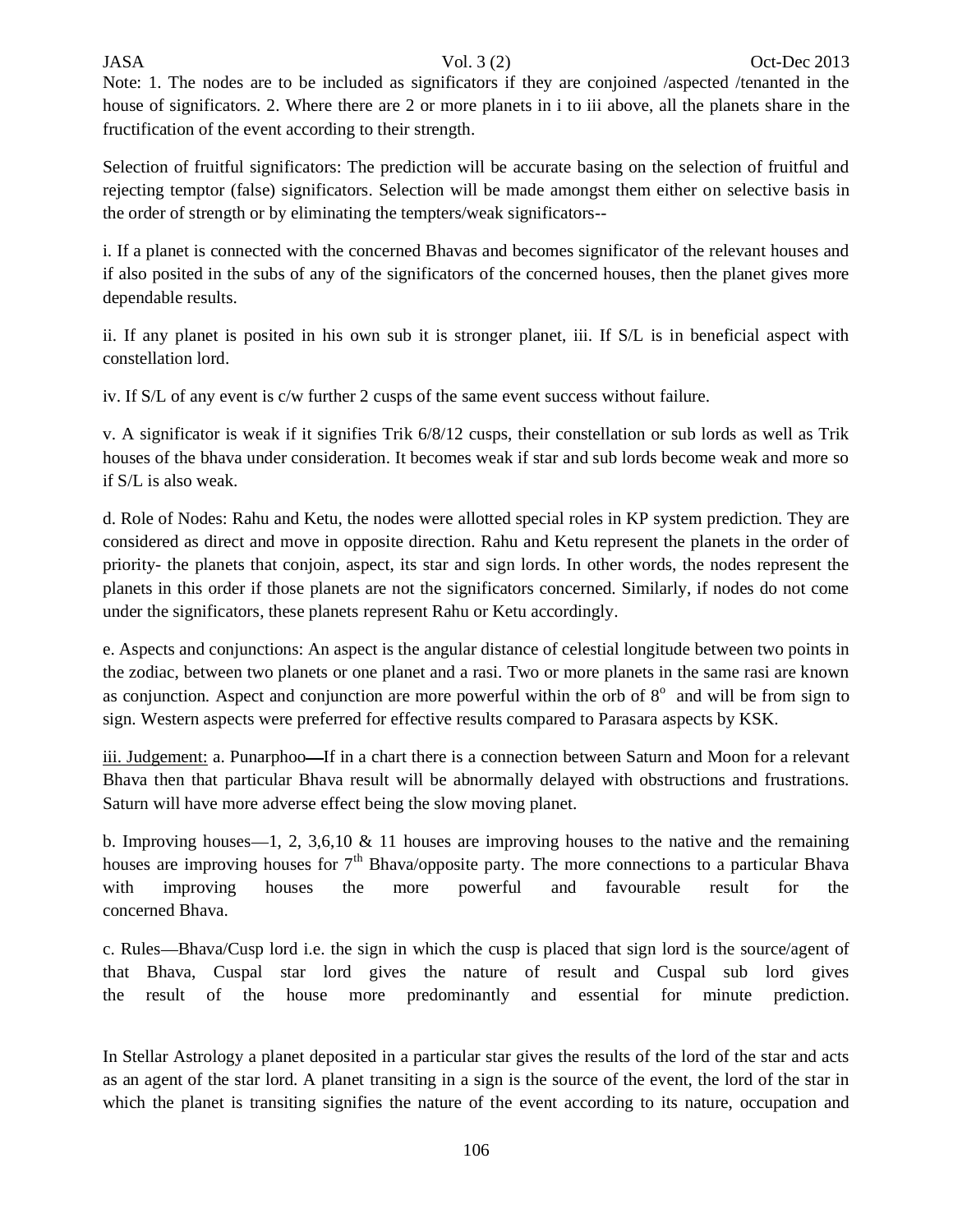lordship, while at the same time the sub lord decides whether the event is favourable or not according to its lordship.

Significators of an event if connected with positive and negative houses, positive and negative results will prevail.

Note: i. A planet gives the results singly according to its nature. If it conjoins with another planet or aspected by another planet gives combined results according to their nature. Also when a planet is posited in a star the planet gives the nature of the star lord accordingly. ii. Whenever, Sub Lord is referred, if it .is not directly connected with the concerned cusp, then the lord of the star in which the sub lord is posited if connected with the relevant cusp then also the result can be taken.

iii. If the sub or star lord is not connected with the relevant cusps, then the nodes" representations are to be taken.

6. Example horoscope for analysis: DOB: 14-6-1940, TOB: 22.20hrs. Long82-01, Lat 16-30, Sun 60-31, Moon 171-53, Mars 85-07, Mer 83-18, Jup 13-24,Ven 78-39®, Sat 17-34,Ra 173- 51& Ke 353-51. Cusps: I 297-34, II 333-54, III 7-42, IV 46-37, V 62-23, VI 88-10, VII 117-34, VIII 153-54,IX 187-42, X 6-37, XI 242-23 & XII 268-10. Moon Dasa Balance at birth: 1yr 1m 0d.

i. Longevity: Rule: 1CS/L c/w 1,5,9 long life, 6,8,12 short life and middle life 6,8,or 12 and short life 1/5/9 . In this chart, I CS/L Jup c/w 5, 9& 11cusps hence long life (Above 75 yrs). Jup is in Star/Sub of Ven/Ven c/w 4, 5, 9 & 8. Jup conjoined with Mars and Mer who are c/w 2,6,11 & 12 and 5, 11 & 12. The native will have minor ailments and cure, having Long life.

ii. Education: Rule 4,9 & 11 cusps. In the chart 4 CS/L Mer c/w 6,8,11 &12.So basic education successful after initial difficulties. 9 CS/L Ra c/w 6,8 &11 and Jup Edn.Karaka c/w 4,9,11 & 12 so, higher education completes successfully after failures and sudden obstacles. Note: For longevity determination umpteen combinations are there in traditional system whereas in KP it is simple.

7. Further research after Prof KSK: Prof KSK could not do research on Sub-sub level, even though he desired because of cruel fate of death and subsequently carried by his followers. Similarly, Horary Nos.1 - 249 (sub level) gone to sub-sub level of Nos.1 - 2193. In predictive part of KP system three different systems were evolved and they are--

i. Sub Sub lord Theory (Multi Stellar System MST) by Dr.Kar: F1 - Planet A is in the star of B.

F2 - Planets A & B in the star of C.

F3 - Planet A in the sub or sub sub of B, B in the star of C.

F4 -Planet A in the sub or sub sub of B, B is in the star of C and C is in the star of D.

ii. 4 Step theory developed in Maharashtra by Mr.Husbe and Sri S.G.Gandhalekar, Thana: KP Principle Planet gives the results of it's-- a. Star lord, b. Sub lord gives whether the results are successful or not (+ve or -ve) due to its placement or ownership,